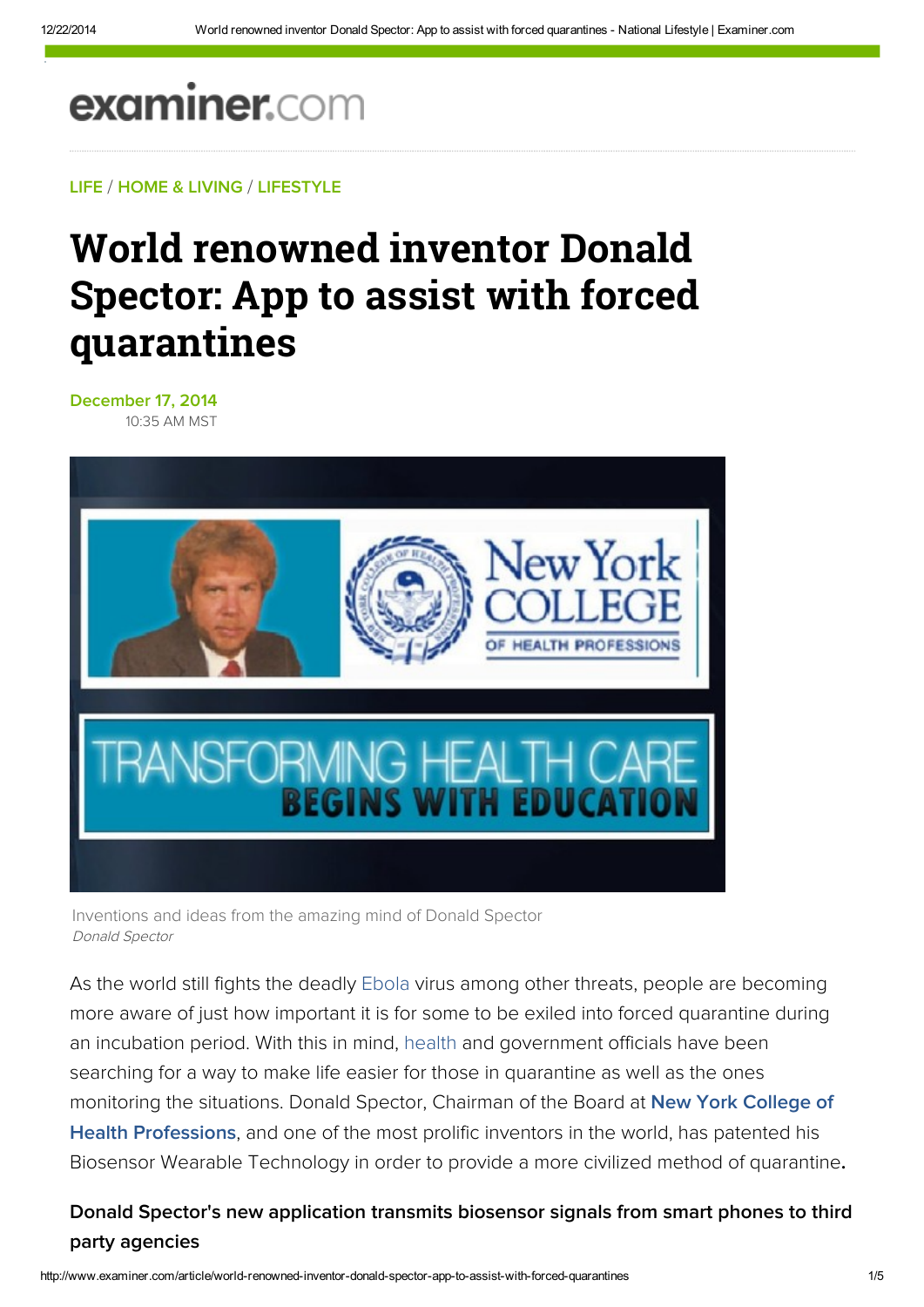Spector envisioned this technology even before there were smart phones and has one of the earliest known patents in this area. Spector got a patent for a wearable biosensor signals that transmit from smart phones to third party agencies. Now major technology companies are discussing its usage in the military, child care, elder care and hospital applications. This technology has drawn interest from many universities and corporations that are looking into expanding it.

The application is similar to the technology behind OnStar or ADT, but doesn't just monitor a situation, it reports actual conditions. The device will monitor critical changes to the human body, and connect in real-time to medical professionals. Also important to note is the idea that they are talking about using it for security purposes as well.

## Speaking with Donald Spector about the application opens up a multitude of possibilities.

Lisa Pamintuan, President of New York College of Health Professions says, "Spector has donated under the intellectual properties policy of the College, the biosensor patent, as well has many others, giving us a world class portfolio." I spoke with Spector about the app and his hopes for its use and development, as well as other ideas he is working on.

#### When did you first patented the device?

Spector stated simply "15 years ago" adding "Someone has to be first! First does not give them verification so most want to be second."

Today the patent is being used with smart phone technology. Explained by Pamintuan, "Through the patent, the smart phone, which retransmits information including temperature, GPS and other vital signs, could be transmitted to a monitoring board for quarantine just by having the person wear an article of clothing or an accessory."

## How did you first imagine the device to be used and how can the device help with security matters?

"I started doing this originally as a monitor for infants and children when crying and needed help from another room. Then I started looking at audio distress signals" Spector stated. He furthered his answer with a twist that showcased his imagination and childlike adventurist quality in turning fantasy into reality. "I love watching old movies. Looking at old movies where people slit throats, like 'Scareface', how could they monitor to know if the guards outside where still safe".

He answered his own query "With a bio sensor reading vitals can measure if people have changes in their physiology to see if they are safe, never connected to a security station." Explaining the patent's diverse applications Spector explained "It measures biofeedback to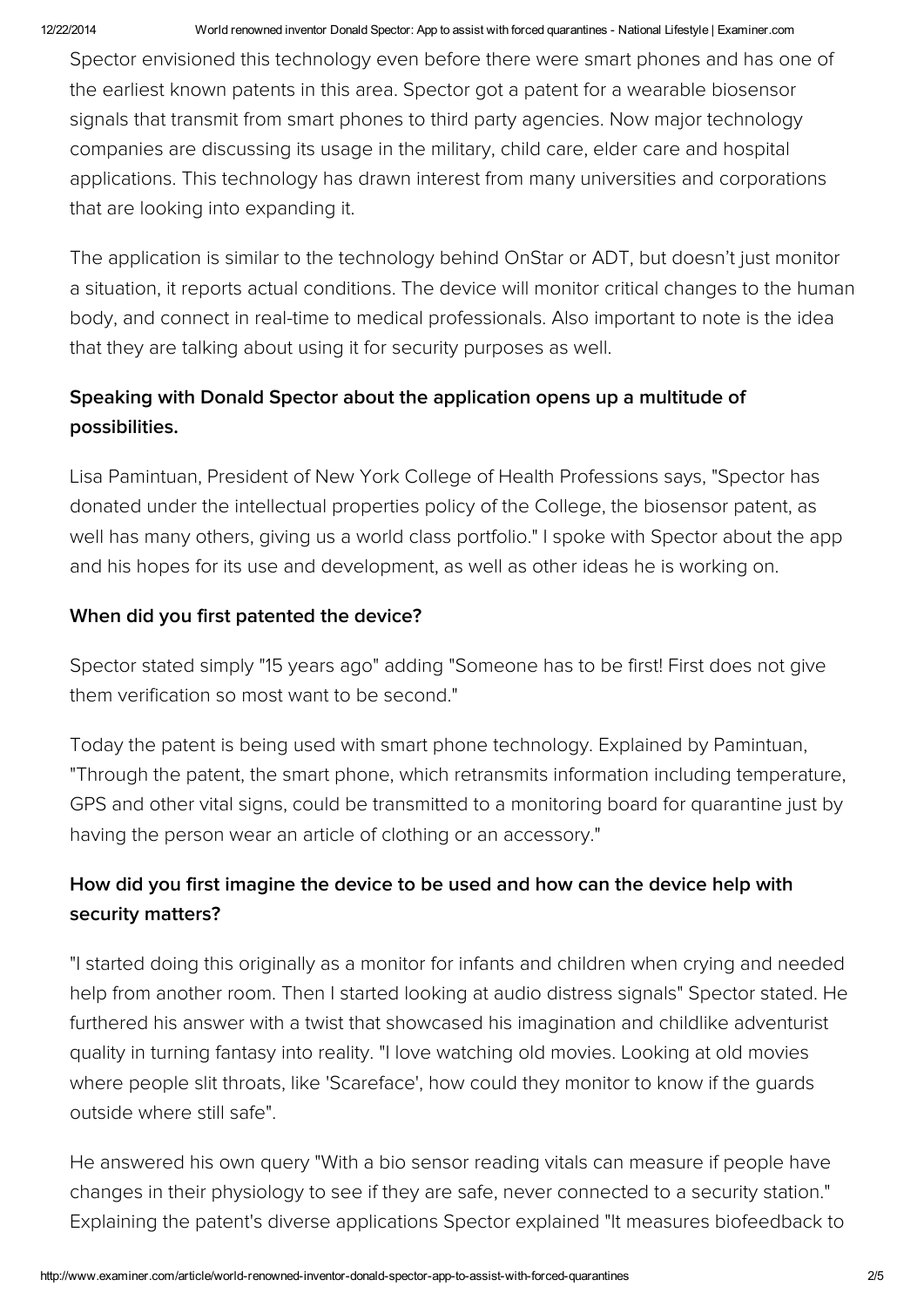see if someone is in trouble, such as if a pilot or security guard falls asleep".

### When did you envision the amazing possibilities of putting the device into practice with today's issues and technology?

Spector and his wife, Marion Spector, Director of Nursing for Staff Development, Bellevue Hospital in New York City, realized that in addition to the biosensors initial capabilities, it could also protect the public and enable them to live with some degree of normalcy during forced quarantine during any public health epidemic.

Excitedly Spector spoke of the tremendous breakthrough of the patent such as using clothing with bio sensors that can monitor chemical changes in skin for those with diabetes and other illnesses to measure vital signs. "The problem with the wearables out now in hospitals used for pulse monitoring is they are not individualized when giving out alerts, which is why so many machines are heard ringing at once."

Spector explained what he was working on "An alert system that goes into a micro processor that goes into a control board. The control board will then send individualized alerts" adding "The bio-band used on a quarantine situation will continuously monitor temperature and other vitals, and add gps to know where someone who is self quarantined is. An alert will go to control board when there is a distress signal, for a very easy application."

In the future Spector sees his invention being used for people for conditions that they are not aware of. Especially for high risk, such as in a situation where someone is in the midst of a heart attack and cannot contact someone.

"Imagine putting a throw away shirt on someone that will test all of their vitals" further stating "Doctors will be able to do biopsies in real time by going to a 25,000,000 data basis while the patient is in surgery to assure that the surgeon gets everything" adding "The technology can create a resonating frequency that unravels the DNA, using micro-optic fibers to destroy cells that previously could not be reached."

#### From toys to health needs what other inventions are you working on?

While medical and computer technologies have become specialties of Spector's companies, he has a diversified background of inventing and an ever-expanding portfolio of patents. He has been responsible in the past for launching several billion dollar industries with products including the Muscle Worker from AMF, the first hydraulic exerciser; the first hyperbaric chamber for seeds; the first electronic air fresheners, for which Bristol-Myers Squibb created a separate division; and the first location based advertising patents, the foundation behind the super app Poynt. Mr. Spector invented and holds patents for hundreds of other products in fields as broad and varied as toys, clothing, crafts, footwear,